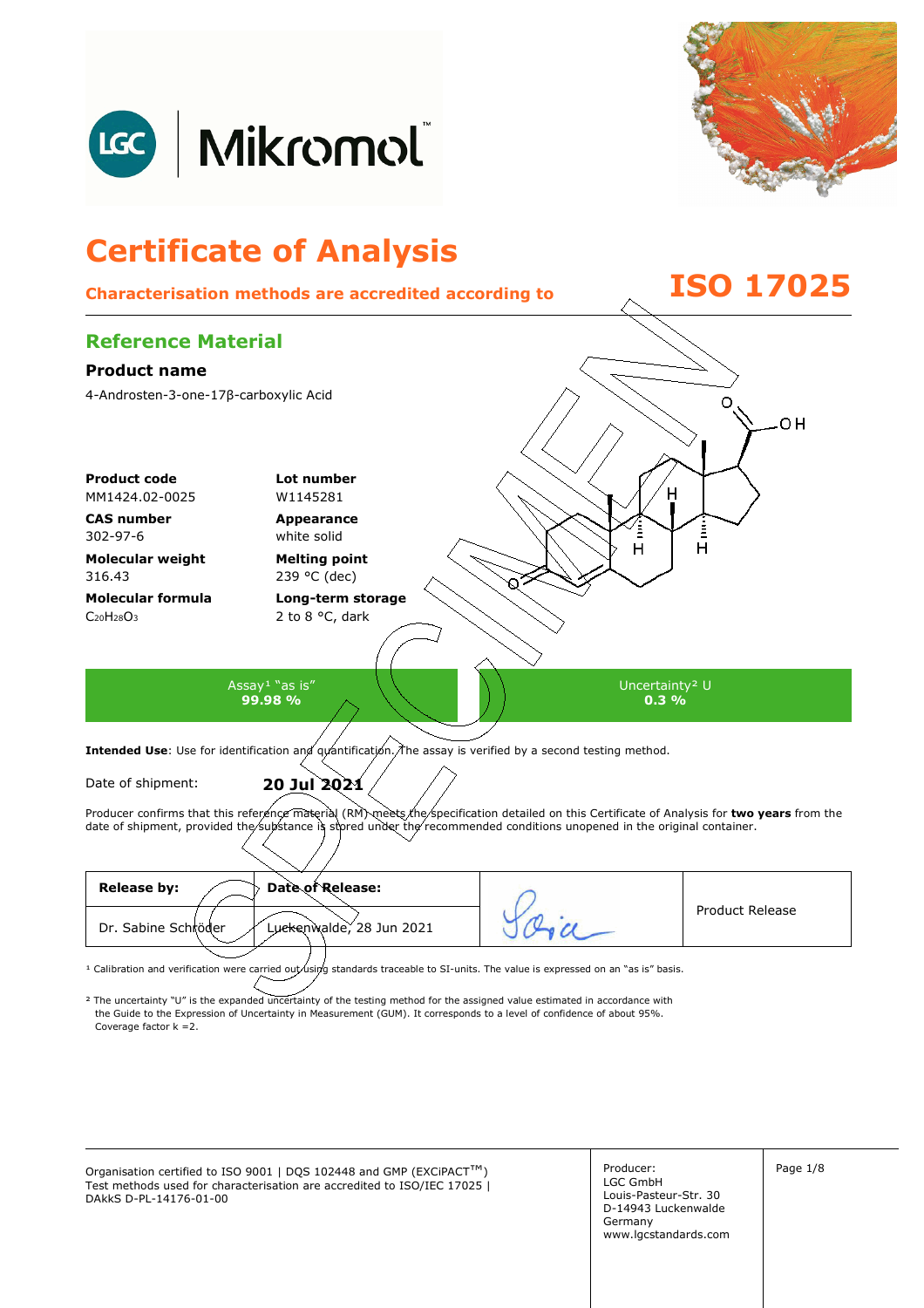

## **Product information**

This RM is intended for laboratory use only and is not suitable for human or animal consumption. This RM conforms to the characteristics of a primary standard as described in the ICH Guidelines. The values quoted in this Certificate of Analysis are the producer's best estimate of the true values within the stated uncertainties and based on the techniques described in this Certificate of Analysis. The characterisation of this material was undertaken in accordance with the requirements of ISO/IEC 17025. The identity is verified by data from international scientific literature.

## **Storage and handling**

Before usage of the RM, it should be allowed to warm to room temperature. No drying is required, as assigned values are already corrected for the content of water and other volatile materials.

Reference Material quality is controlled by regularly performed quality control tests (retests).

## **Further content**

Assigned value Purity Identity Revision table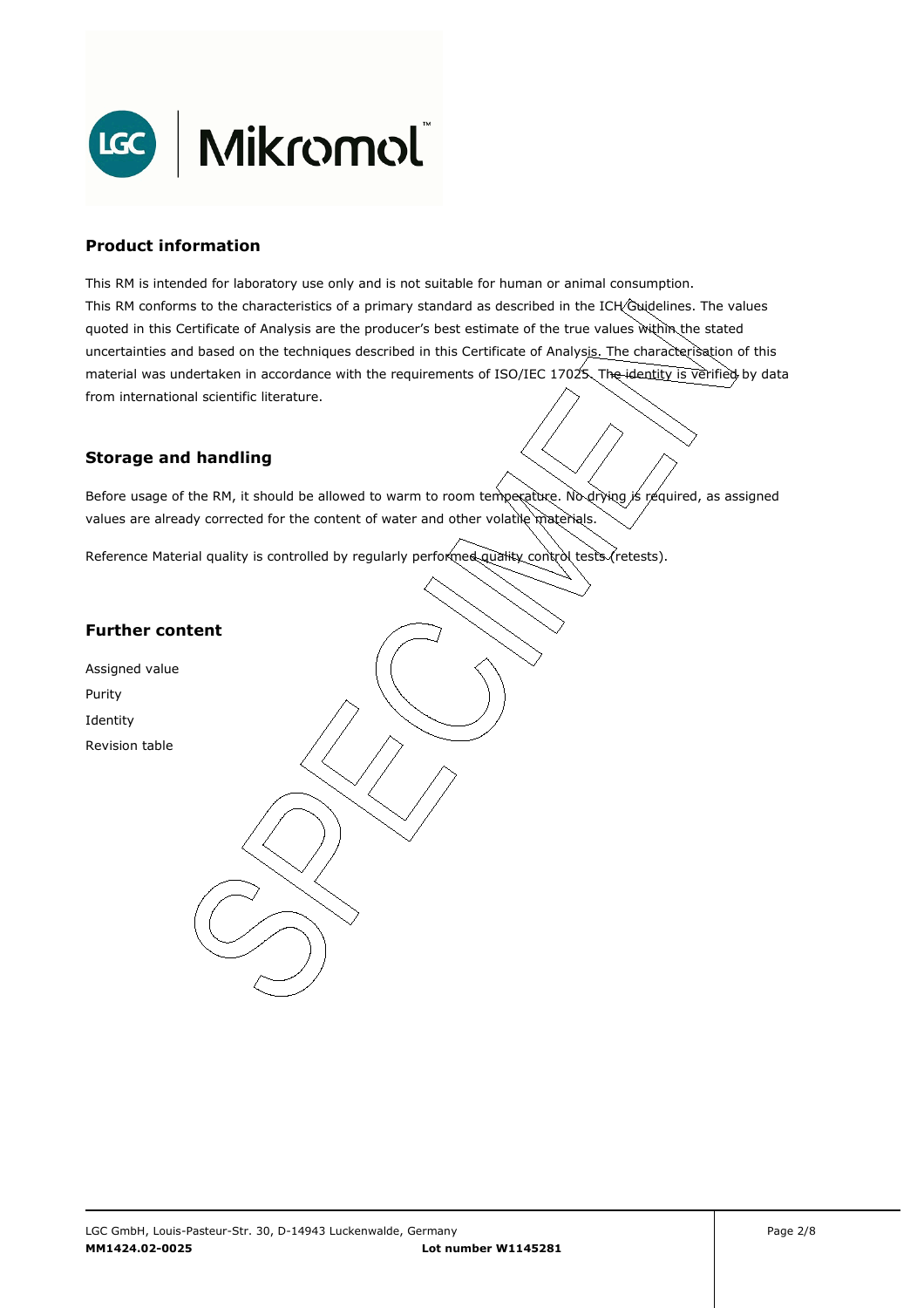

## **Assigned value**

#### **Assay "as is": 99.98 %; U = 0.29 %**

The assay "as is" is assessed by carbon titration of elemental analysis and is equivalent to the assay based on the The verified result lies inside our acceptance criteria, i.e. less than 1.0 % difference to assay assigning technique. not-anhydrous and not-dried substance. The assay is verified by 100% method/mass-balance)

For quantitative applications, use the assay as a calculation value on the  $\gamma$  as is basis". The uncertainty of the assay can be used for estimation/calculation of measurement uncertainty.

#### **Method 1: Value assigning technique - carbon titration of elemental analysis**

percentage carbon found in relation to percentage carbon as calculated for molecular formula

99.98 %; U = 0.29 %

99.38 %

**Result** (mass fraction, **n = 3**)

**Method** 

**Result Method 2: Value verifying technique - 100% method 100% method (mass balance) with chromatographic purity by HPLC** 

The calculation of the 100% method follows the formula:

Purity (%) Assay (%) = (100 % - volatile contents (%)  $\chi$  / 100 %

Volatile contents are considered as absolute contributions and purity is considered as relative contribution.

Inorganic residues are excluded by additional tests.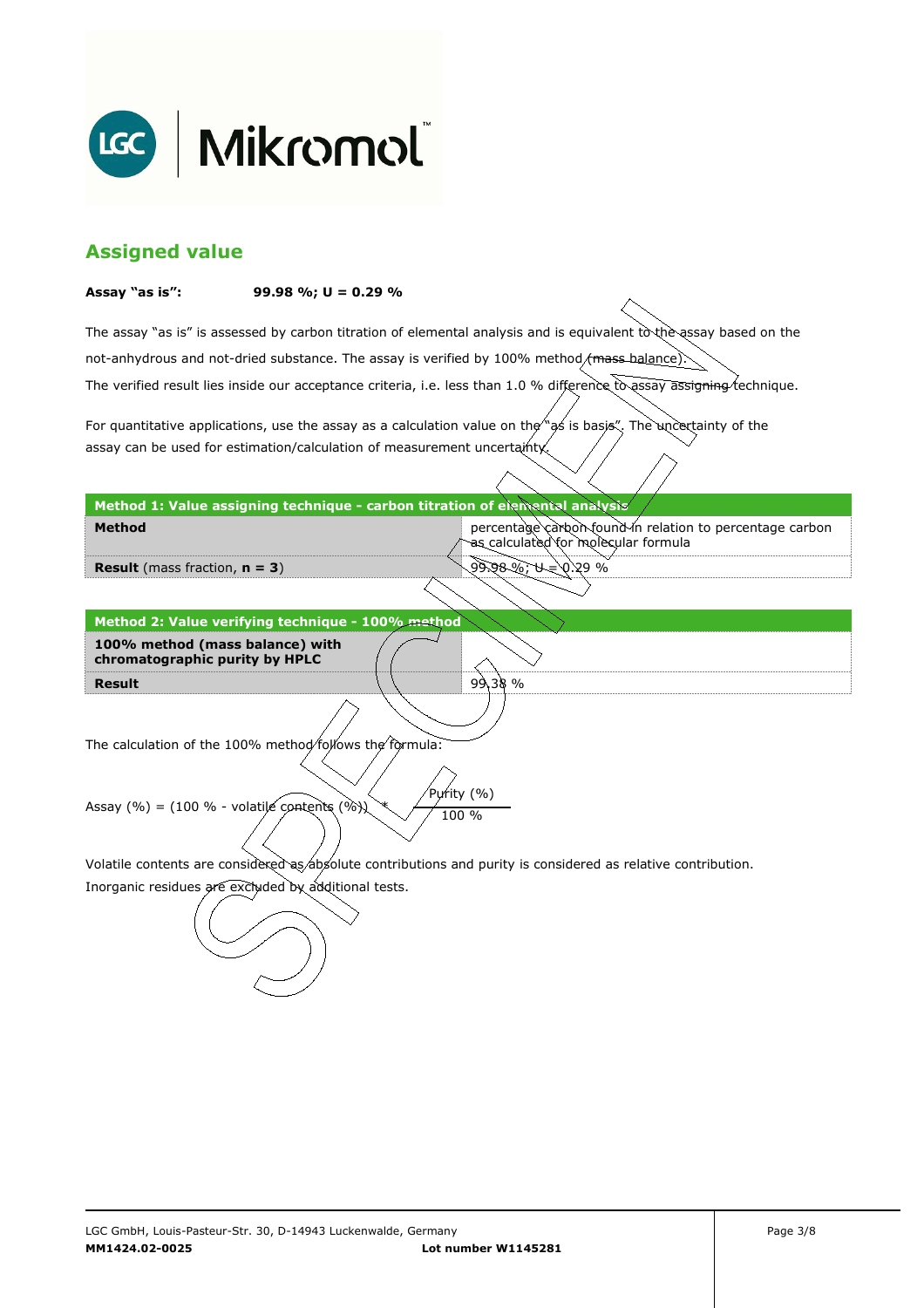

# **Purity**

**Purity by High Performance Liquid Chromatography (HPLC)** 

| <b>HPLC Conditions:</b>                                                                                                                                                 |                                                                |  |
|-------------------------------------------------------------------------------------------------------------------------------------------------------------------------|----------------------------------------------------------------|--|
| Column                                                                                                                                                                  | Cortecs UPLC C18+; 1.6 µm, 75 x2.1 mm                          |  |
| <b>Column temperature</b>                                                                                                                                               | 40 °C                                                          |  |
| <b>Detector</b>                                                                                                                                                         | DAD, 240 nm <sup>2</sup>                                       |  |
| Injector                                                                                                                                                                | Auto 4.00 µl; 0.058 mg/ml in Acetonitrile/Water 50/50<br>(v/v) |  |
| <b>Flow rate</b>                                                                                                                                                        | $0.5 \text{ mK}$ min                                           |  |
| <b>Phase A</b>                                                                                                                                                          | Water, $0.1\%$ MCOOH                                           |  |
| <b>Phase B</b>                                                                                                                                                          | Acetonitrile, 0.1 % HCOOH                                      |  |
| <b>Gradient program</b>                                                                                                                                                 | 0-1-min A/B 98/2                                               |  |
|                                                                                                                                                                         | 1-4 min A/B to 2/98                                            |  |
|                                                                                                                                                                         | 4-5 min A/B to 98/2<br>5-9 min AXB 98/2 (v/v)                  |  |
|                                                                                                                                                                         |                                                                |  |
| HPLC chromatogram and peak table<br>500                                                                                                                                 |                                                                |  |
| $450 -$<br>400<br>350<br>$300 -$<br>Response [mAU]<br>Response [mAU]<br>150<br>$100 -$<br>50<br>$\Omega$<br>-38 -<br>1,00<br>2,00<br>3,00<br>4,00<br>0,00<br>Time [min] | 4,78 Substanz<br>5,00<br>6,00<br>7,00<br>8,00<br>8,99          |  |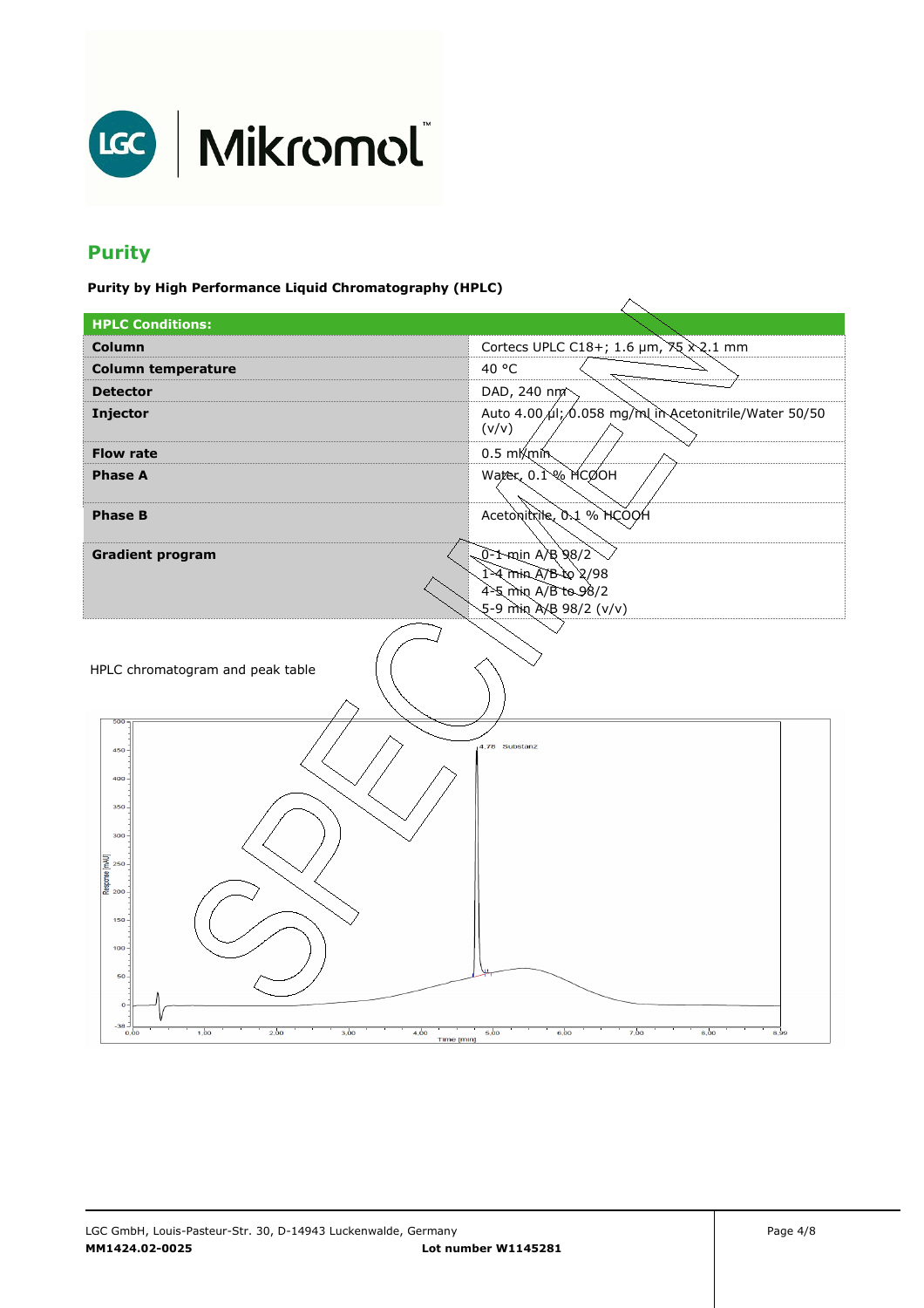

| Area percent report - sorted by signal |                       |         |        |  |
|----------------------------------------|-----------------------|---------|--------|--|
| PK#                                    | <b>Retention time</b> | Area    | Area % |  |
|                                        | 4.781                 | 17.9904 | 99.54  |  |
| $\mathcal{P}$                          | 4.928                 | 0.0830  | 0.46   |  |
| <b>Totals</b>                          |                       | 18.0734 | 100.00 |  |

The content of the analyte was determined as ratio of the peak area of the analyte and the cumulative areas of the purities, added up to 100 %. System peaks were ignored in calculation.

| Result $(n = 3)$                      | 99.54 %; $U = 0.18\%$                                            |  |  |
|---------------------------------------|------------------------------------------------------------------|--|--|
| <b>Volatile content</b>               |                                                                  |  |  |
| <b>Water content</b>                  |                                                                  |  |  |
| <b>Method</b>                         | Karl Fischer titration                                           |  |  |
| <b>Result</b> $(n = 3)$               | 0.08 %*; $\text{SD} = 0.01$ %                                    |  |  |
| *not accredited testing method        |                                                                  |  |  |
| <b>Residual solvents</b>              |                                                                  |  |  |
| <b>Method</b>                         | <sup>∕1</sup> H∕NMR                                              |  |  |
| <b>Result</b> $(n = 1)$               | $\sin: 0.08\%*$                                                  |  |  |
|                                       | 0.08 % Methanol                                                  |  |  |
| *not accredited testing method        |                                                                  |  |  |
| Inorganic residués                    |                                                                  |  |  |
| Elementary analysis<br><b>Method:</b> |                                                                  |  |  |
|                                       |                                                                  |  |  |
|                                       | Inorganic residues can be excluded by elementary analysis (CHN). |  |  |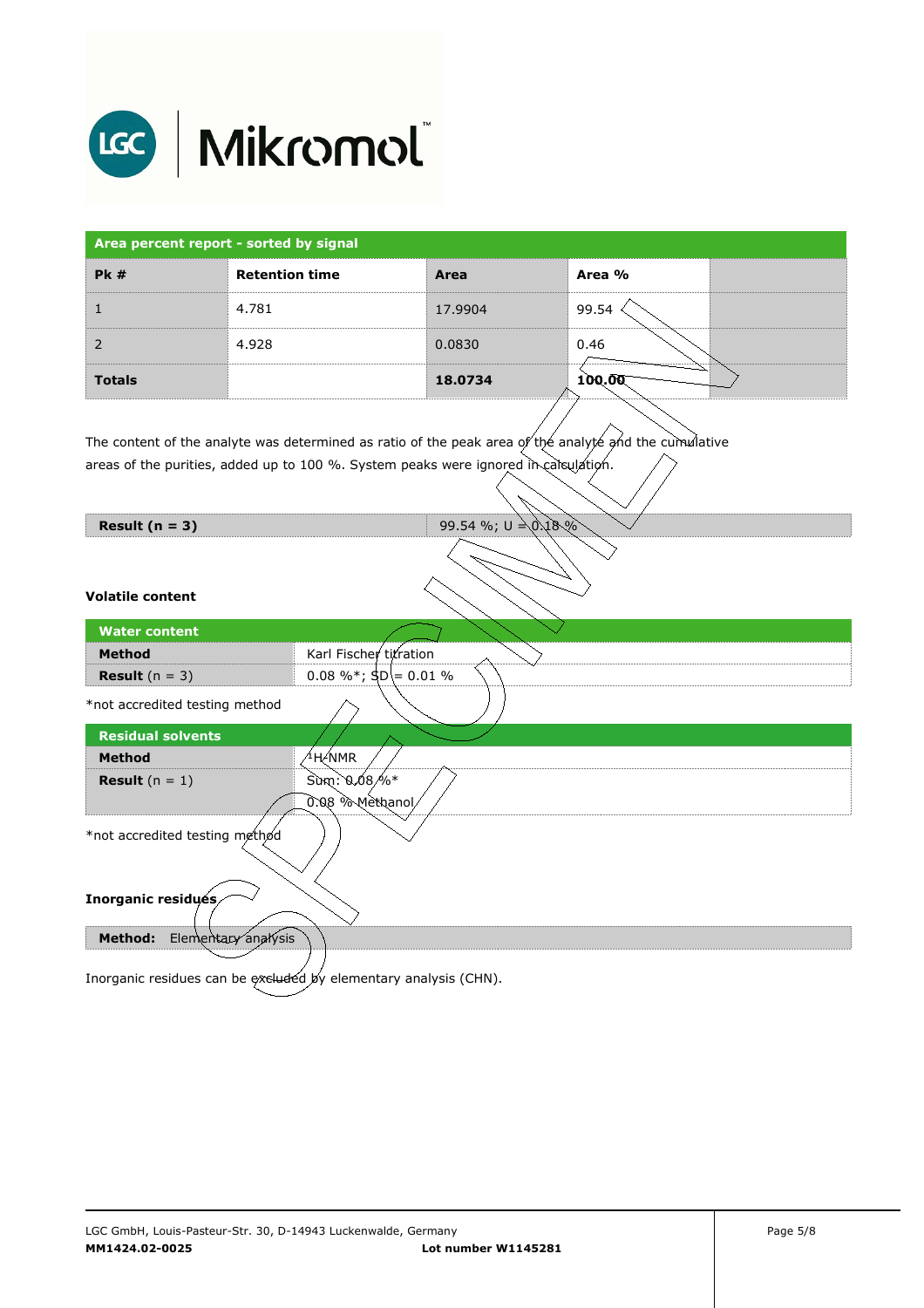

# **Identity**

The identity is assessed by ISO/IEC 17025 accredited testing methods.

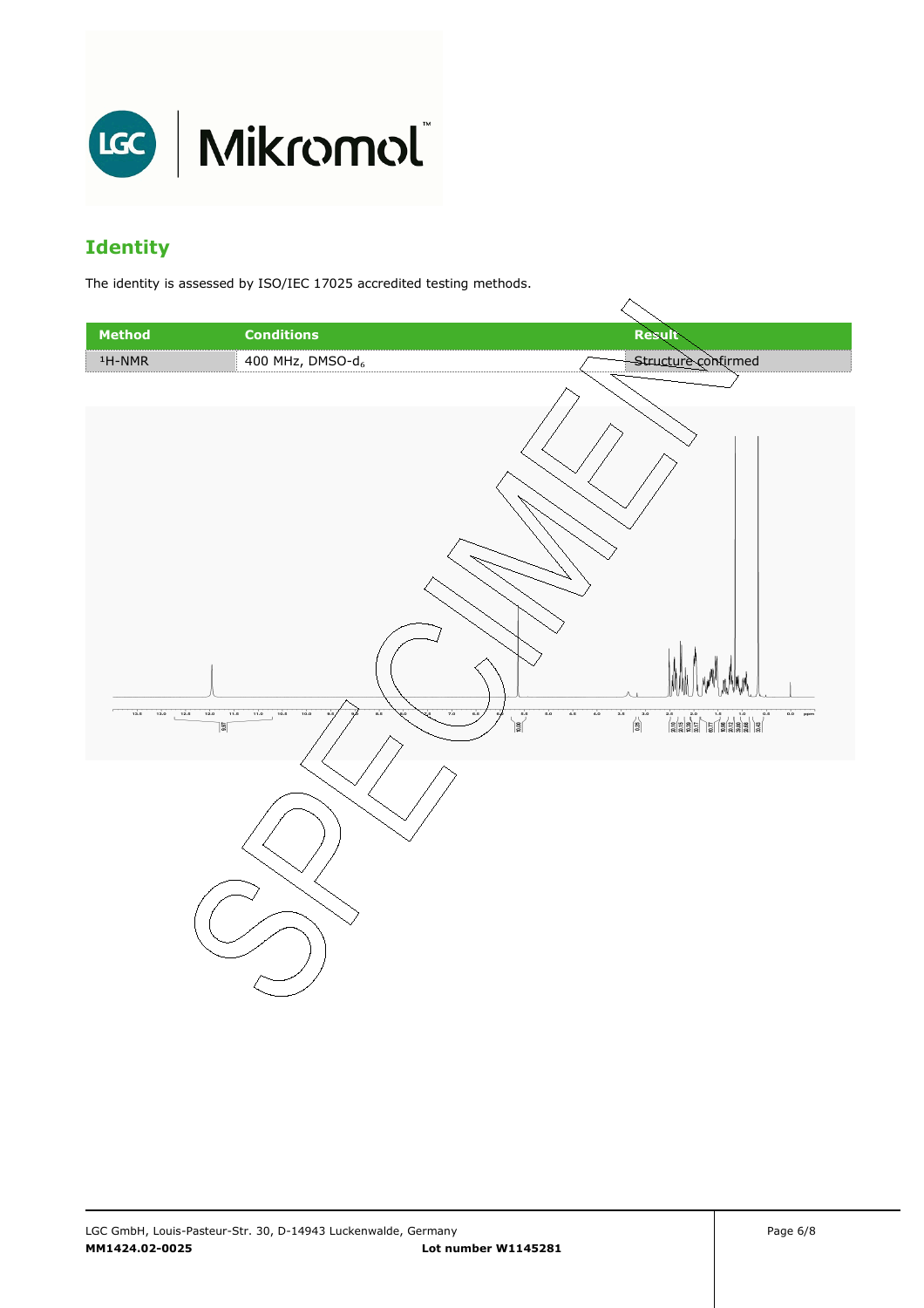